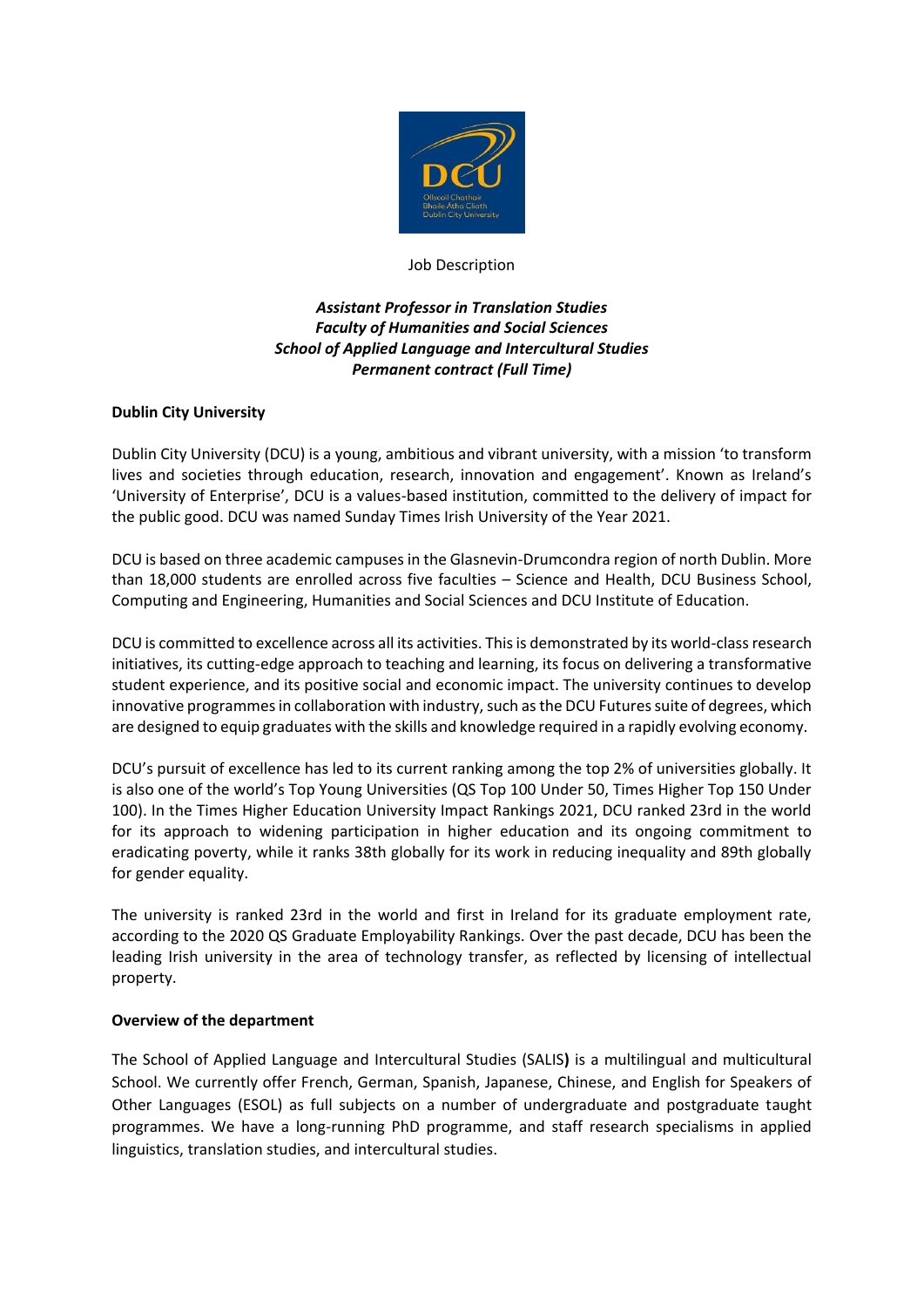SALIS has a long tradition of teaching and research in Translation Studies and a strong international reputation in this field. We currently offer a BA in Applied Language and Translation Studies, an MA in Translation Studies and an MSc in Translation Technology, as well as modules at doctoral level. Our Master's programmes are members of the prestigious European Masters in Translation (EMT) Network and attract students from all over the world.

The existing Translation Studies team carries out research on aspects of translation such as translation technology, audiovisual translation, community interpreting, corpus-based translation studies, and translation in crisis settings. We are home to a vibrant PhD community and also welcome postdoctoral fellows. Our research is supported by national and international bodies such as Science Foundation Ireland, the Irish Research Council and the European Union, as well as through industrial collaborations. The Centre for Translation and Textual Studies, a University Designated Research Centre, acts as a focal point for our research activities.

## **Role Profile**

The appointee will actively contribute to the existing Translation Studies teaching, research and administrative activities. The successful candidate will be able to prepare, deliver and assess a range of core subjects at undergraduate, postgraduate and PhD level in a manner consistent with DCU's high academic standards and in a hybrid environment which involves both campus delivery and elements of remote delivery. Teaching extends to supporting innovation in curriculum development.

## **Duties and Responsibilities**

The duties and responsibilities of the position include, but are not limited to the following:

- Creating, updating, teaching, assessing and coordinating modules at undergraduate, postgraduate and PhD level;
- Supervising undergraduate, postgraduate and PhD dissertations;
- Contributing to the School and Faculty's research profile by conducting and publishing highquality research and applying for research funding;
- Carrying out administrative duties such as chairing of programmes, serving on School or Faculty committees;
- Maintaining existing and developing new relations with partners in the language industries and international organisations.

# **Qualifications and Experience**

#### **Essential Criteria:**

- A PhD in Translation Studies in a topic that would allow for contribution of teaching and supervision to our undergraduate, MA and MSc Programmes
- They must have at least three years' relevant experience, with appropriate higher-level teaching experience.
- The successful individual will be able to convincingly demonstrate a strong commitment to academic research and will have a track-record of international peer-reviewed publications.
- The successful individual should be capable of working in a team and contributing to developing the teaching and research agenda of the School, as well as knowledge of the national and EU research funding landscape
- Excellent organisational and communication skills